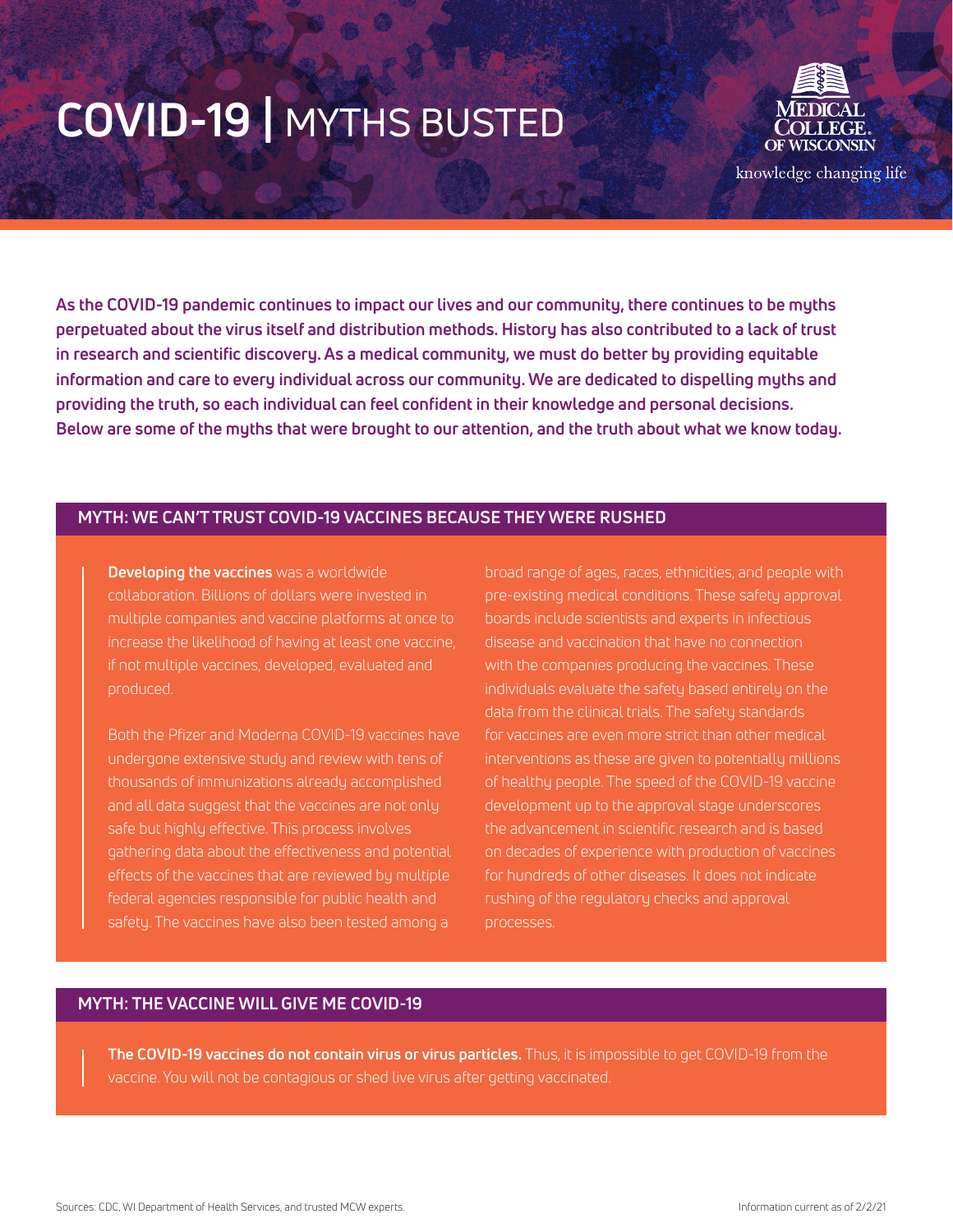

knowledge changing life

## **MYTH: NOW THAT WE HAVE THE VACCINE, THE PANDEMIC WILL BE OVER SOON**

**The companies that make these vaccines can only make so many at a time,** so the vaccines are being distributed in phases, with priority given to people the general population until probably late spring.

– the point at which the disease is no longer likely to spread – about 70% of the population will need to have been vaccinated and the local positivity rate will to do our part to help slow the spread of the virus, physical distancing.

Then, in order to achieve what's called herd immunity

## **MYTH: THE COVID-19 VACCINE WILL IMPACT MY FERTILITY OR PREGNANCY**

**The Pfizer and Moderna vaccines are both mRNA vaccines that do not contain live virus.** Because these vaccines are not composed of live virus, experts (ASRM) do not believe vaccination will cause an increased risk of infertility, first or second trimester

loss, stillbirth or congenital anomalies. Additionally, there is no reason to delay pregnancy attempts because of vaccination administration or to defer administered. We recommended that you talk with

## **MYTH: ONCE I GET THE VACCINE, I WON'T HAVE TO WEAR A MASK OR WORRY ABOUT PHYSICAL DISTANCING**

**The vaccine trials** were designed to prevent exposed individuals from getting sick, and they are very effective at that. We do not have enough public health data yet to determine if it prevents transmission. The vaccines work by teaching our immune system to recognize the virus and create antibodies to prevent infection. These antibodies act within our bodies. There also are antibodies that react in our nasal passage and respiratory tract and scientists are still studying whether the vaccines create those antibodies

as well so that the virus cannot be transmitted to others.

Given the limited information currently available, vaccinated persons should continue to follow all current guidance to protect themselves and others. This includes continuing to wear a mask around others, washing your hands and practicing physical distancing.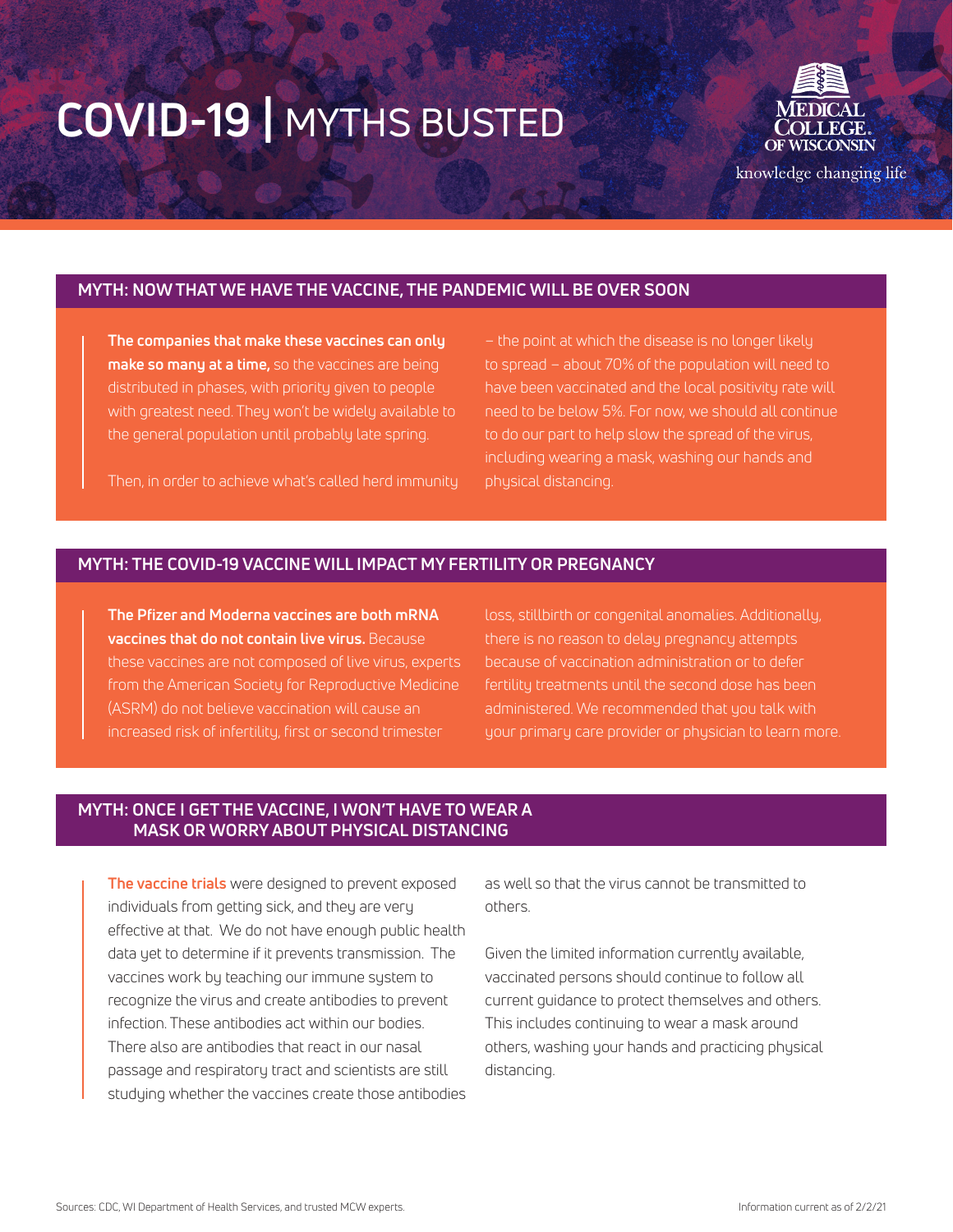

knowledge changing life

## **MYTH: SINCE COVID-19'S SURVIVAL RATE IS SO HIGH, I DON'T NEED A VACCINE**

**While it's true that most people who get COVID-19 are able to recover,** it's also true that some people develop severe complications. The disease can

damage the lungs, heart and brain, and may also cause other long-term health problems that experts are still working to understand.

#### **MYTH: I ALREADY HAD COVID-19, SO I WON'T BENEFIT FROM THE VACCINE**

**According to the CDC website,** there is not enough information currently available to say if or for how long after infection someone is protected from getting COVID-19 again; this is called natural immunity. Early evidence suggests natural immunity from COVID-19

may not last very long, but more studies are needed to better understand this. The vaccines have been specifically designed to generate an effective immune response.

## **MYTH: YOU CAN CATCH THE CORONAVIRUS FROM EATING CHINESE FOOD**

**No, you cannot.**

## **MYTH: COLD WEATHER AND HOT WEATHER CAN KILL COVID-19**

**You can get COVID-19** no matter how warm or cold the weather is.

#### **MYTH: YOU CAN PROTECT YOURSELF BY GARGLING BLEACH**

**Disinfectants, bleach, and soap and water** are used to clean surfaces and should never be swallowed or injected into the body. These products are extremely toxic and deadly. Call 911 if this occurs. While hand sanitizers do contain alcohol, they are made to be safe for use on hands.

### **MYTH: YOU CAN CONTRACT THE CORONAVIRUS IN SWIMMING POOLS**

**There's no evidence that COVID-19 can be spread through pools.** Proper operation, maintenance and disinfection of pools (with chlorine or bromine) should remove or inactivate the virus. Still keep 6 feet of distance between yourself and others. Avoid public changing rooms if possible.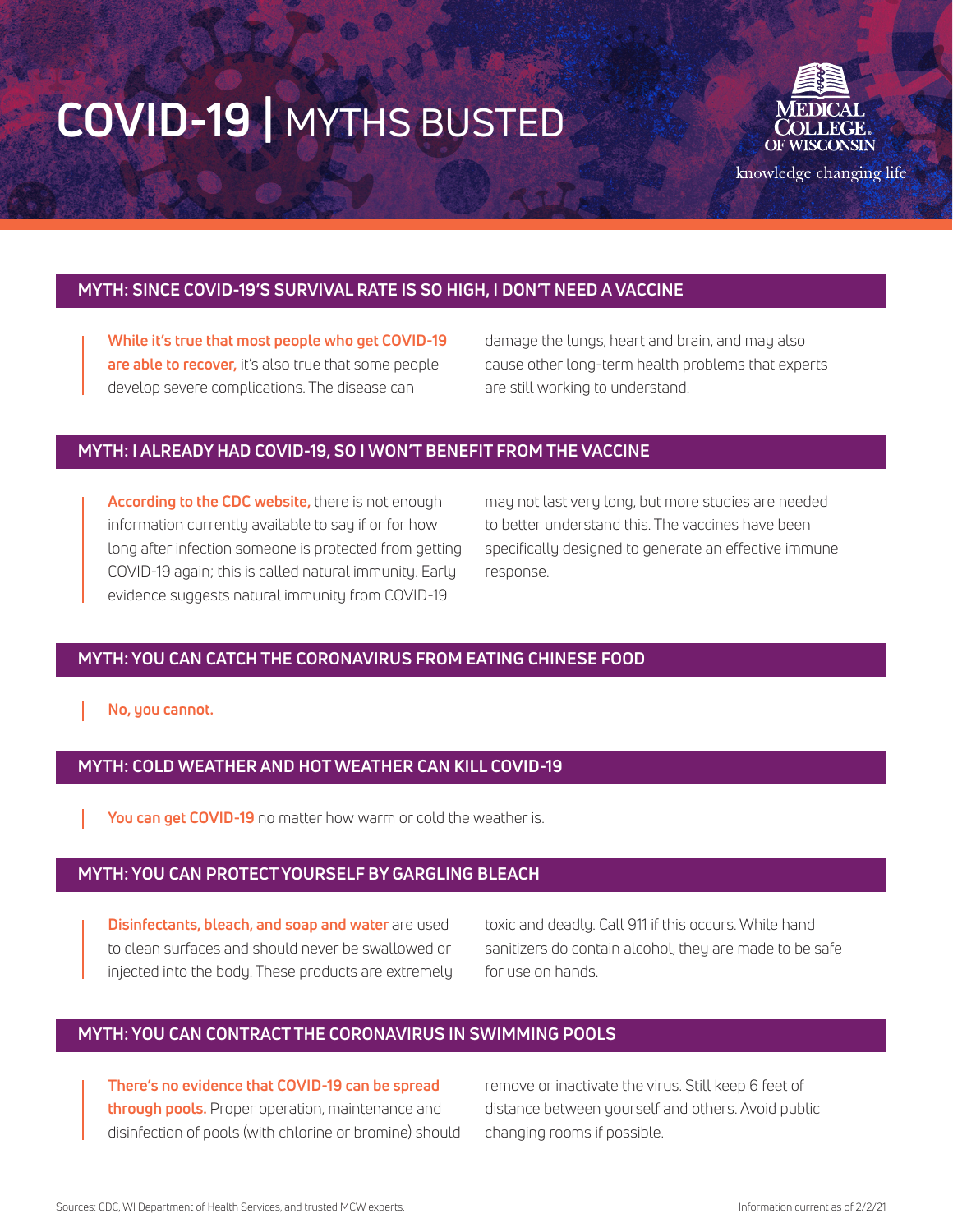

knowledge changing life

## **MYTH: YOU SHOULD AVOID THE HOSPITAL IF YOU WANT TO STAY HEALTHY**

**Visiting a hospital or clinic can be quite nerveracking,** but know that if you are sick, hospitals and clinics are very safe places to visit. They are taking extraordinary measures to keep you and the hospital staff safe. This includes proper hand hygiene, disinfecting surfaces, maintaining proper physical distancing among staff and patients, and wearing proper masks to prevent droplets from spreading.

### **MYTH: COVID-19 IS NO WORSE THAN THE SEASONAL FLU**

**Coronavirus (COVID-19) is different from the families of viruses** that cause the common cold or season influenza.

• COVID-19 is 10 times more deadly than the flu.

• Infected individuals may not show symptoms for up to a week.

• The mortality rate of COVID-19 is at least 10 times that of the flu.

• 1 in 6 people with COVID-19 require hospitalization.

## **MYTH: HOME REMEDIES CAN CURE AND PROTECT AGAINST COVID-19**

**No home remedies can protect against COVID-19.**  The best approach is to wash your hands frequently, for 20 seconds at a time, to use an alcohol-based

hand sanitizer, to wear a mask in public, and to avoid crowded places.

## **MYTH: VITAMIN D SUPPLEMENTS CAN PREVENT OR EVEN TREAT COVID-19**

**There is no proof** that taking a vitamin D supplement can prevent or treat COVID-19. There simply isn't enough data, according to the National Institutes of Health and the World Health Organization.

#### **MYTH: CLOTH MASKS DON'T PROTECT YOURSELF OR OTHERS FROM COVID-19**

**Cloth masks prevent the spread of coronavirus.** We continue to learn about this virus and now know that cloth masks decrease the spread of infectious droplets.

• Do not move the cloth mask from your mouth and nose after you put it on.

• Do not touch the cloth mask, or your face, eyes, nose, and mouth while you are wearing it.

• Wash your hands before and after putting on a cloth mask.

• Wash your cloth mask often, especially after sneezing or coughing.

• Do not place a cloth mask on children under 2 years old or someone who has difficulty breathing or who can't remove it on their own.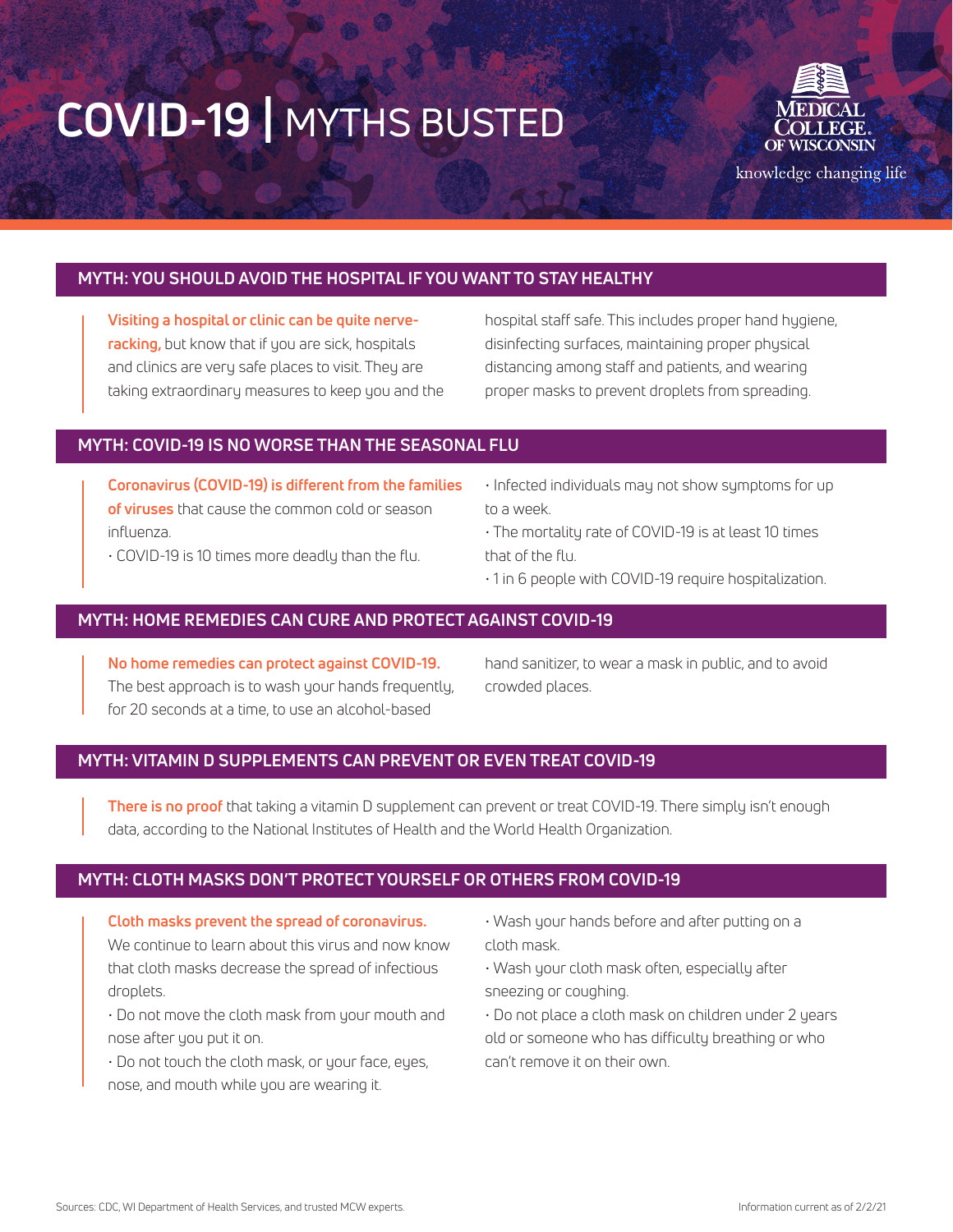

knowledge changing life

## **MYTH: I'M CURRENTLY TAKING AN ANTIBIOTIC, SO THIS MAY PREVENT OR TREAT COVID-19**

**Antibiotics treat bacteria**, not viruses. COVID-19 is caused by a virus. Therefore, antibiotics should not be used for prevention or treatment. However, some people who are hospitalized for COVID-19 may receive antibiotics because they have a different bacterial infection at the same time.

### **MYTH: THE FLU VACCINE CAN PROTECT AGAINST COVID-19**

**The flu vaccine does not prevent COVID-19**, but flu vaccines help with the prevention and spread of influenza as well as reduce hospitalizations and the duration or severity of viral infections. People are

encouraged to get vaccinated every year. If more than 40% of Wisconsinites received the vaccine each year, communities would see less transmission and fewer serious complications.

## **MYTH: I WEAR A FACE MASK IN PUBLIC SO I DON'T NEED A FLU SHOT THIS YEAR**

**Wearing face masks, combined with other preventive measures**, such as frequent hand-washing and social distancing, can help slow the spread of the COVID-19 virus. Despite these efforts, it is more important than ever to get the influenza vaccine, also known as a flu shot.

If more people are vaccinated for the flu, fewer people will become sick with the flu and fewer patients will require hospitalization. When there are fewer flu cases, hospital resources are freed up for COVID-19 patients in the event of surges.

#### **MYTH: THERE ARE NO LONG-TERM EFFECTS OF COVID-19**

**While it's true that most people who get COVID-19 are able to recover,** it's also true that some people develop severe complications. The disease can

damage the lungs, heart and brain, and may also cause other long-term health problems that experts are still working to understand.

## **MYTH: COVID-19 IS AN INVENTED PANDEMIC TO COVER UP THE EFFECTS OF 5G RADIATION**

**COVID-19 is a real disease** that has affected the lives of millions worldwide. There is no connection between the rollout of 5G technology and the COVID-19 pandemic.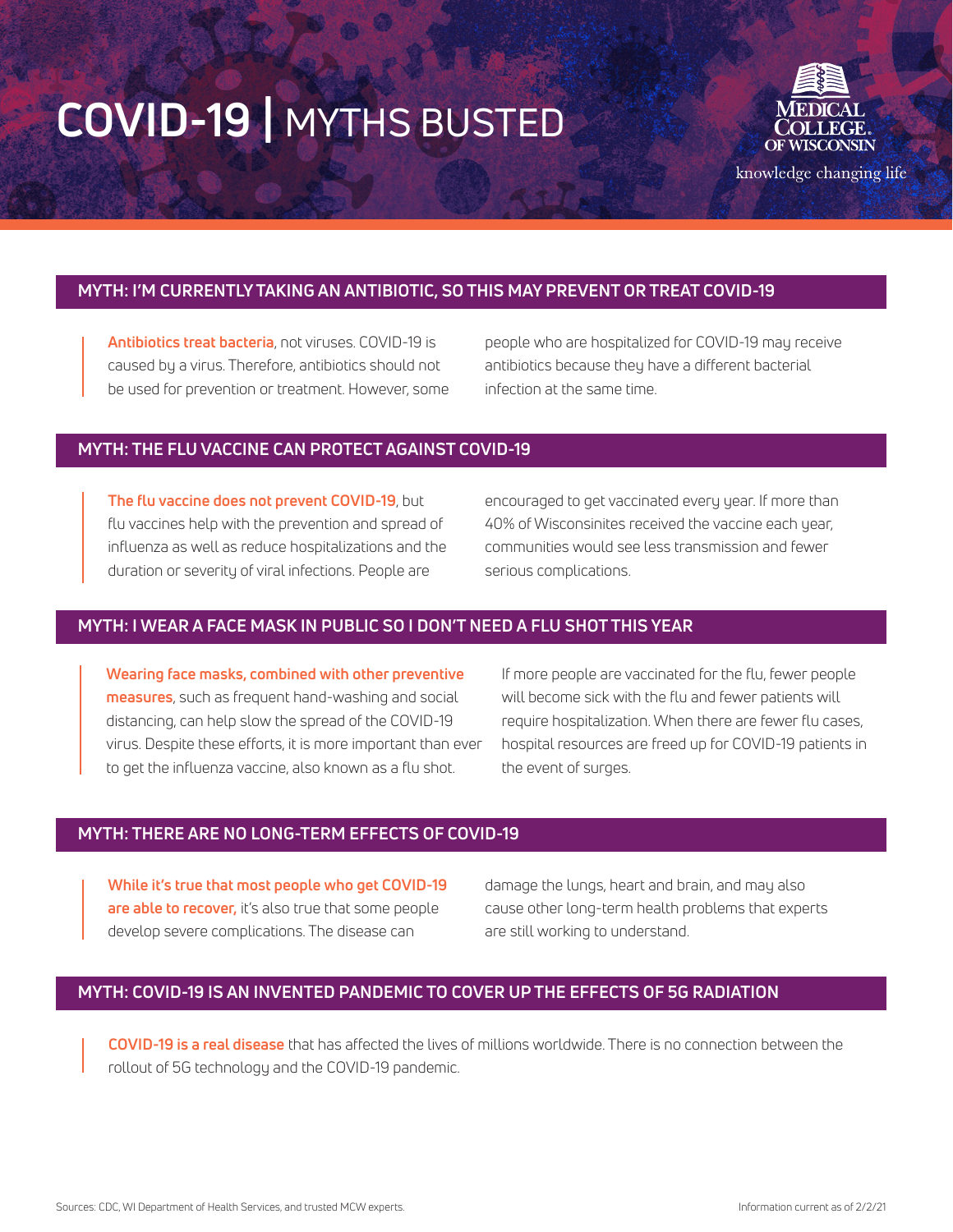

knowledge changing life

## **MYTH: THE COVID-19 VACCINE WILL ALTER MY DNA**

**The COVID-19 mRNA vaccine does not interact with DNA** in any way. The vaccines work by training cells to make a protein that triggers the immune response. They do not enter the cell's nucleus, where DNA is stored.

#### **MYTH: THE OUTBREAK BEGAN BECAUSE PEOPLE ATE BAT SOUP**

**While scientists are confident that the virus started in animals**, there is no evidence that soup was involved.

### **MYTH: YOU CAN CATCH THE CORONAVIRUS FROM URINE AND FECES**

**The virus that causes COVID-19** has been found in the feces of some patients diagnosed with COVID-19. However, it is unclear whether the virus found in feces may be capable of causing COVID-19. There has not been any confirmed report of the virus spreading from feces to a person.

## **MYTH: PARCELS FROM CHINA CAN SPREAD THE CORONAVIRUS**

**Although the virus can survive for a short period on some surfaces**, it is unlikely to be spread from domestic or international mail, products, or packaging.

## **MYTH: THE VIRUS ORIGINATED IN A LABORATORY IN CHINA**

**The novel (new) coronavirus first appeared in China.** Epidemiologists did field investigations to find out how the new virus started. They conducted surveys in the community and in health facilities and collected nose and throat specimens for lab analyses. These

investigations showed them who was infected, when they became sick, and where they had been just before they got sick. Using this information, epidemiologists determined that the virus possibly came from an animal sold at a market.

## **MYTH: THE CORONAVIRUS IS THE DEADLIEST VIRUS KNOWN TO HUMANS**

**While COVID-19 is more dangerous than influenza viruses,** it is not the deadliest virus that people have faced. Others, such as the Ebola virus, have higher mortality rates.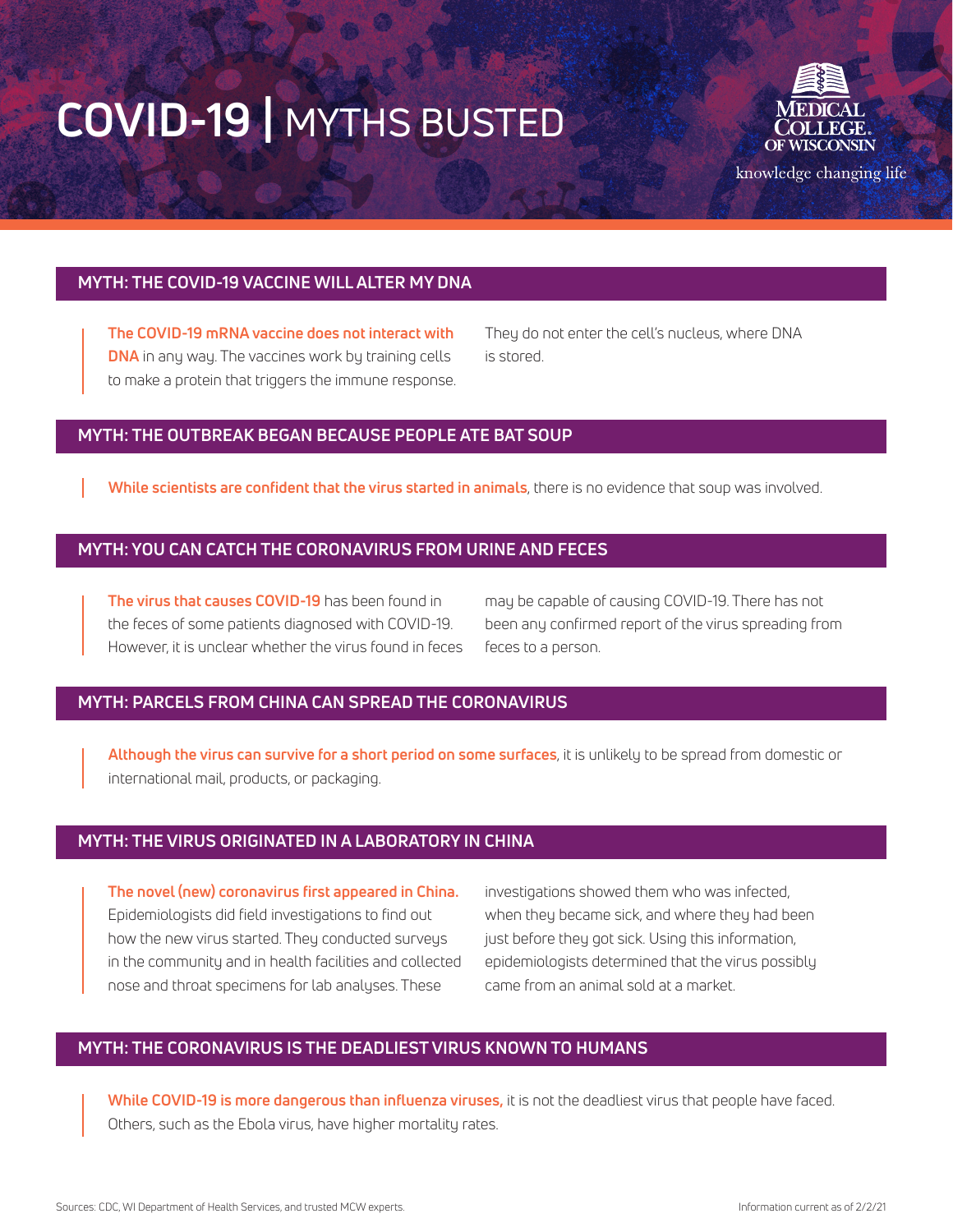

knowledge changing life

## **MYTH: THERMAL SCANNERS CAN DIAGNOSE THE CORONAVIRUS**

**Thermal scanners can detect whether someone has a fever,** which is a symptom of many different health issues, and is only one common symptom

of COVID-19. So, thermal cameras will miss infected people who do not have a fever yet or are currently showing no symptoms at all.

## **MYTH: YOU HAVE TO BE WITH SOMEONE FOR 10 MINUTES TO CATCH THE VIRUS**

**The longer a person is close to someone with the infection,** the likelier the virus will be transmitted. However, the virus can pass from person to person in under 10 minutes.

#### **MYTH: HAND DRYERS KILL THE CORONAVIRUS**

**Hand dryers do not kill the COVID-19 virus.** The best way to protect yourself and others from the virus is to wash your hands with soap and water (or an

alcohol-based hand sanitizer) frequently for at least 20 seconds at a time.

#### **MYTH: CATS AND DOGS SPREAD THE CORONAVIRUS**

**At this time, there is no evidence** that animals play a significant role in spreading the virus that causes COVID-19. Based on the limited information available

to date, the risk of animals spreading COVID-19 to people is considered to be low.

#### **MYTH: CHILDREN CANNOT GET COVID-19**

**While fewer children have been sick with COVID-19 compared to adults,** children can be infected with the virus that causes COVID-19 and can get sick from COVID-19. Also, children who have COVID-19 but have no symptoms ("asymptomatic") can still spread the virus to others. Most children with COVID-19 have mild symptoms or have no symptoms at all. However, some children can get severely ill from COVID-19.

## **MYTH: ONLY OLDER ADULTS AND PEOPLE WITH PREEXISTING CONDITIONS ARE AT RISK OF INFECTIONS AND COMPLICATIONS**

**People of any age** can become infected with COVID-19. However, older adults and individuals with preexisting health conditions, such as diabetes, obesity, or asthma, are more likely to become severely

ill from it. While people under 40, including children, are less likely to become severely ill with COVID-19, the disease can lead to complications and death in anyone.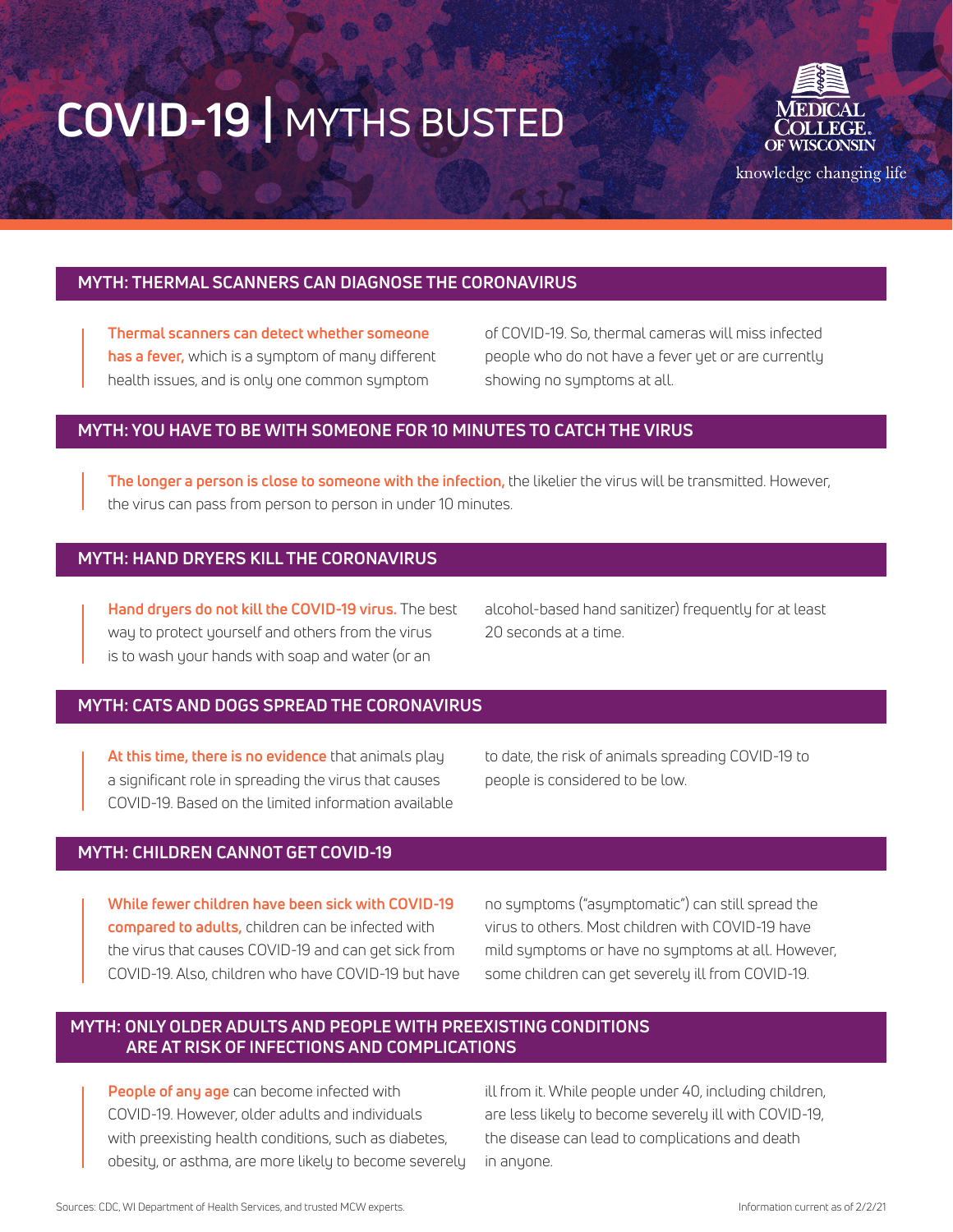

knowledge changing life

## **MYTH: ORDERING OR BUYING PRODUCTS SHIPPED FROM OVERSEAS WILL MAKE A PERSON SICK**

**Although the virus can survive** for a short period on some surfaces, it is unlikely to be spread from domestic or international mail, products, or packaging.

## **MYTH: THE NEW CORONAVIRUS WAS DELIBERATELY CREATED OR RELEASED BY PEOPLE**

**Scientists say the molecular structure** of the COVID-19 virus rules out the possibility that the virus was created in a lab.

## **MYTH: YOU CAN GET A FACE MASK EXEMPTION CARD SO YOU DON'T NEED TO WEAR A MASK**

**Fake cards and flyers,** claiming that the bearer is exempt from mask-wearing regulations, have shown up in some areas with official-looking logos or government insignias on them. They claim that the person carrying them has a physical or mental condition covered by the Americans with Disabilities Act (ADA) that makes them unable to wear a face mask or covering.

The United States Department of Justice has issued a statement about the mask exemptions, explaining that they are fake and fraudulent. The cards are not issued by the U.S. government and are not backed by the ADA.

## **MYTH: WEARING A MASK WILL INCREASE THE AMOUNT OF CARBON DIOXIDE I BREATHE AND WILL MAKE ME SICK**

**A cloth mask does not provide** an airtight fit across the face. The CO2 completely escapes into the air through and around the sides of the cloth mask when you breathe out or talk. CO2 is small enough to easily pass through any cloth mask material. In contrast, the virus that causes COVID-19 is much larger than CO2, so it cannot pass as easily through a properly designed and properly worn cloth mask.

## **MYTH: IF YOU ARE EXPOSED TO A PERSON WHO HAS TESTED POSITIVE FOR COVID-19, YOU ONLY NEED TO QUARANTINE FOR SEVEN DAYS**

**The CDC recommends** that you watch for symptoms until 14 days after exposure. If you have symptoms, immediately self-isolate and contact your local public health authority or healthcare provider. Wear a mask,

stay at least 6 feet from others, wash your hands, avoid crowds, and take other steps to prevent the spread of COVID-19.